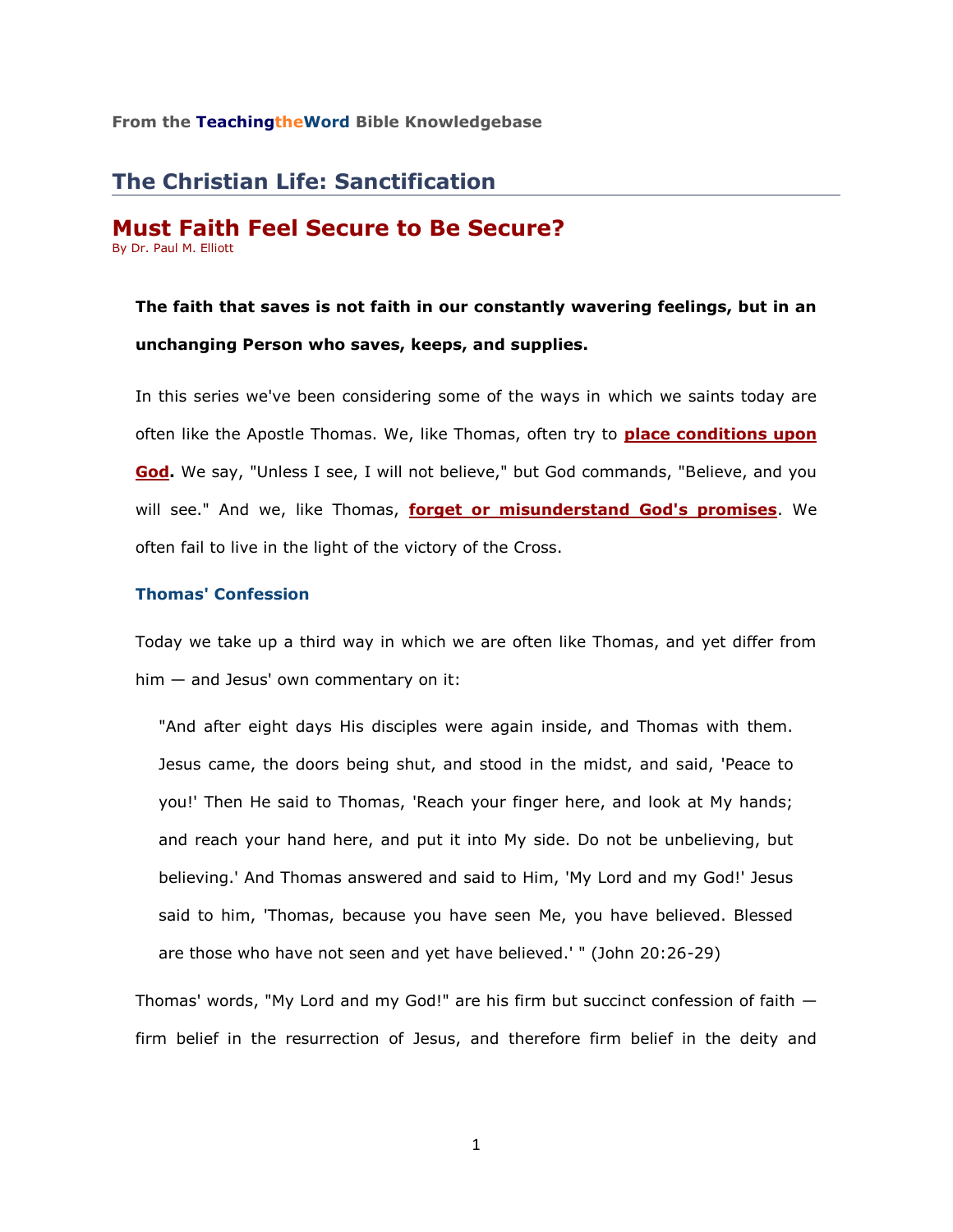saving power of the One standing before him. This, as John tells us in the next verses, was the very purpose for which he wrote this inspired Gospel account:

"And truly Jesus did many other signs in the presence of His disciples, which are not written in this book; but these are written that you may believe that Jesus is the Christ, the Son of God, and that believing you may have life in His name." (John 20:30-31)

# **Jesus' Commentary**

But note Jesus' commentary on Thomas' confession of faith in Him: "Thomas, because you have seen Me, you have believed. Blessed are those who have not seen and yet have believed."

Thomas was confessing his faith while in the secure environment of the physical presence of his risen Savior. But Jesus, by His comment, was reminding Thomas and the other disciples that the time would soon come when He would not be physically present with His people. Jesus was not saying that Thomas' belief was somehow inferior to that of saints who would follow. What Jesus' words tell us is that faith doesn't need to *feel* secure in order to *be* secure.

#### **Faith Always Has an Object**

Why is this so? It is because faith always has an object, and the object of true saving faith is a Person — the Lord Jesus Christ himself. Such a faith is not dependent upon feelings, and therefore it will stand up under the test of the fiery trials of this world. Peter speaks of this fact in his first epistle:

"Blessed be the God and Father of our Lord Jesus Christ, who according to His abundant mercy has begotten us again to a living hope through the resurrection of Jesus Christ from the dead, to an inheritance incorruptible and undefiled and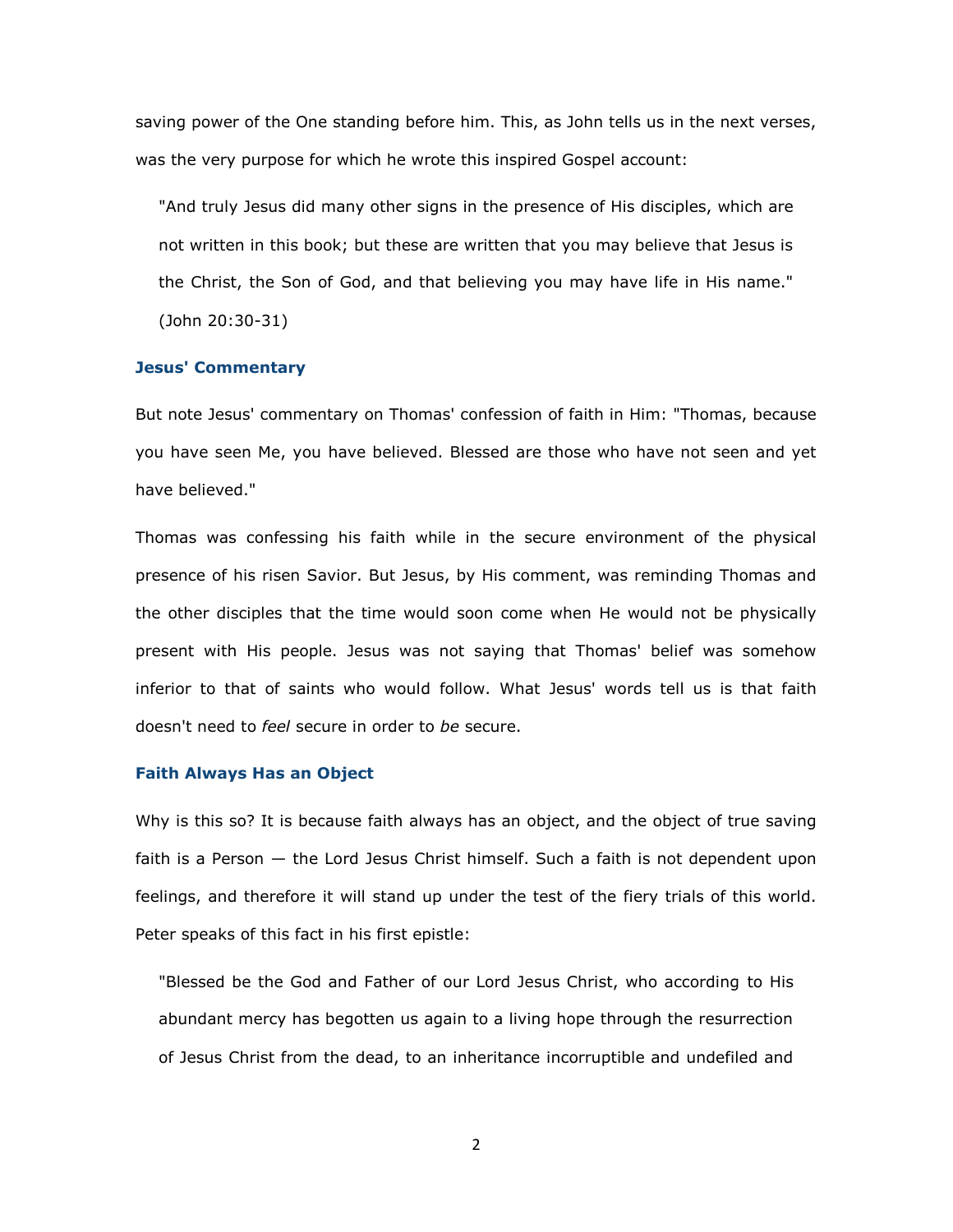that does not fade away, reserved in heaven for you, who are kept by the power of God through faith for salvation ready to be revealed in the last time.

"In this you greatly rejoice, though now for a little while, if need be, you have been grieved by various trials, that the genuineness of your faith, being much more precious than gold that perishes, though it is tested by fire, may be found to praise, honor, and glory at the revelation of Jesus Christ, whom having not seen you love.

"Though now you do not see Him, yet believing, you rejoice with joy inexpressible and full of glory, receiving the end of your faith — the salvation of your souls." (1 Peter 1:3-9)

### **Paul's Experience**

Paul speaks of this experience in his own life when writing to the Corinthian church:

"For it is the God who commanded light to shine out of darkness, who has shone in our hearts to give the light of the knowledge of the glory of God in the face of Jesus Christ. But we have this treasure in earthen vessels, that the excellence of the power may be of God and not of us.

"We are hard-pressed on every side, yet not crushed; we are perplexed, but not in despair; persecuted, but not forsaken; struck down, but not destroyed always carrying about in the body the dying of the Lord Jesus, that the life of Jesus also may be manifested in our body. For we who live are always delivered to death for Jesus' sake, that the life of Jesus also may be manifested in our mortal flesh. So then death is working in us, but life in you.

"And since we have the same spirit of faith, according to what is written, 'I believed and therefore I spoke,' [here he quotes Psalm 116:10] we also believe

3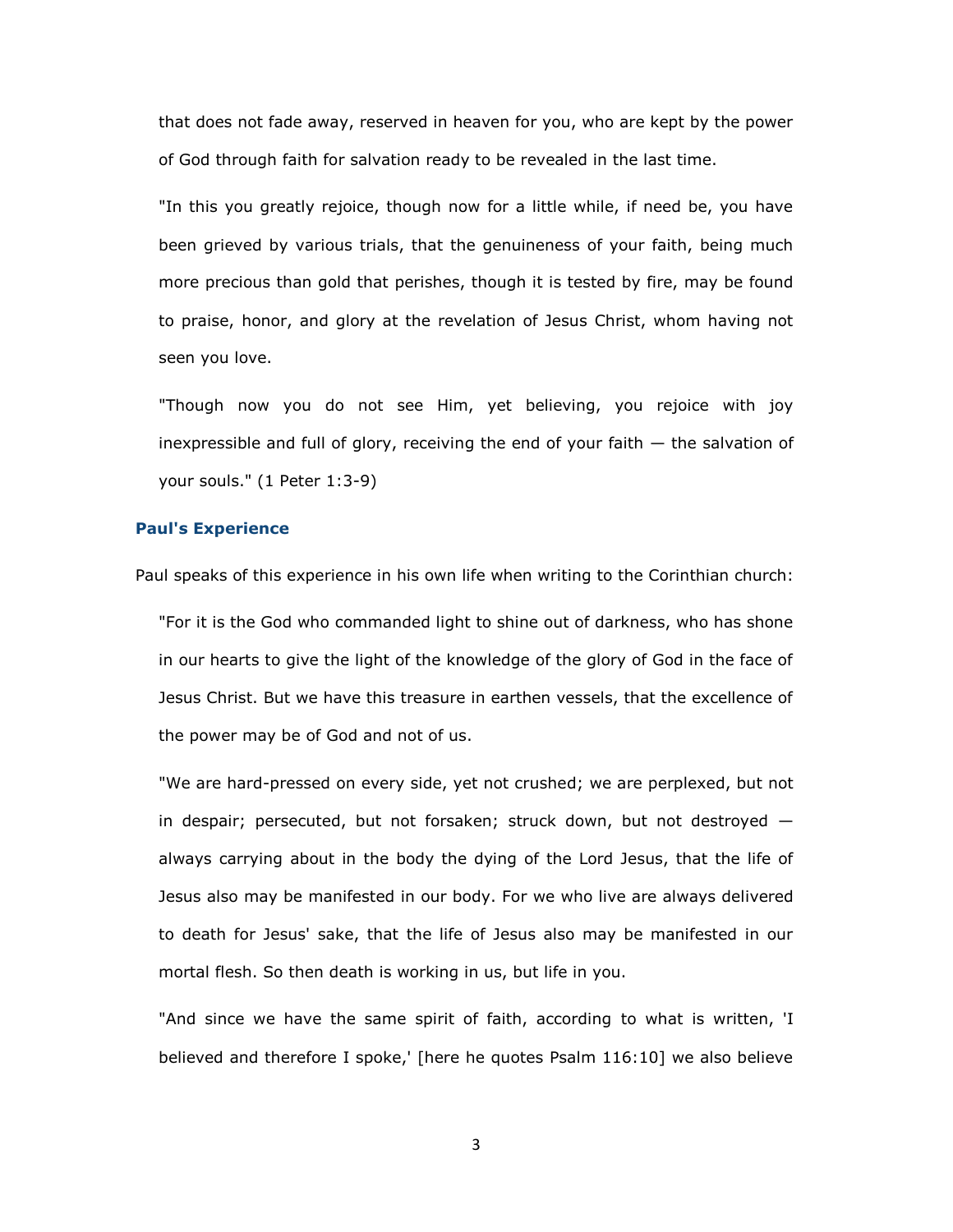and therefore speak, knowing that He who raised up the Lord Jesus will also raise us up with Jesus, and will present us with you." (2 Corinthians 4:6-14)

## **We Live in a World That is Hostile to Faith**

This world is not a secure place. It is full of evil that grows worse by the day. Changes occur at a breathtaking pace. It is a world that is doomed and passing away. The only thing that is certain about this present world and world-system is *uncertainty*. There is nothing about it, and nothing in it, that is secure. The true believer cannot, must not, feel at home in this world.

For the true believer this present world is a hostile place, a place where we experience feelings that seem contrary to faith. We, like Paul, can often feel "hard-pressed" — "perplexed" — "persecuted" — "struck down". This was the experience even of an apostle of Christ who had seen the Lord and had been taught personally by Him before he began his ministry (Galatians 1).

# **Who Is the Origin and Object of Your Faith?**

If faith depended on feelings, we would indeed be "crushed". We would have ample reason to be "in despair". We would, indeed, be "forsaken" not only by man but by God. We would be "destroyed" by the evil one. But Christian, that is not your position. Faith doesn't need to *feel* secure in order to *be* secure.

The key question is this: What — or more to the point, *who* — is the origin and the object of your faith?

True saving faith is not a self-manufactured faith, it is the gift of God through the Holy Spirit (Ephesians 2). True saving faith has no anchor in this chaotic, falling-apart world. Its security is ever and only in the risen, unchanging, incorruptible Christ.

He is "the same yesterday, today, and forever" (Hebrews 13:8). He has offered His atoning blood upon the mercy seat of the heavenly tabernacle once for all and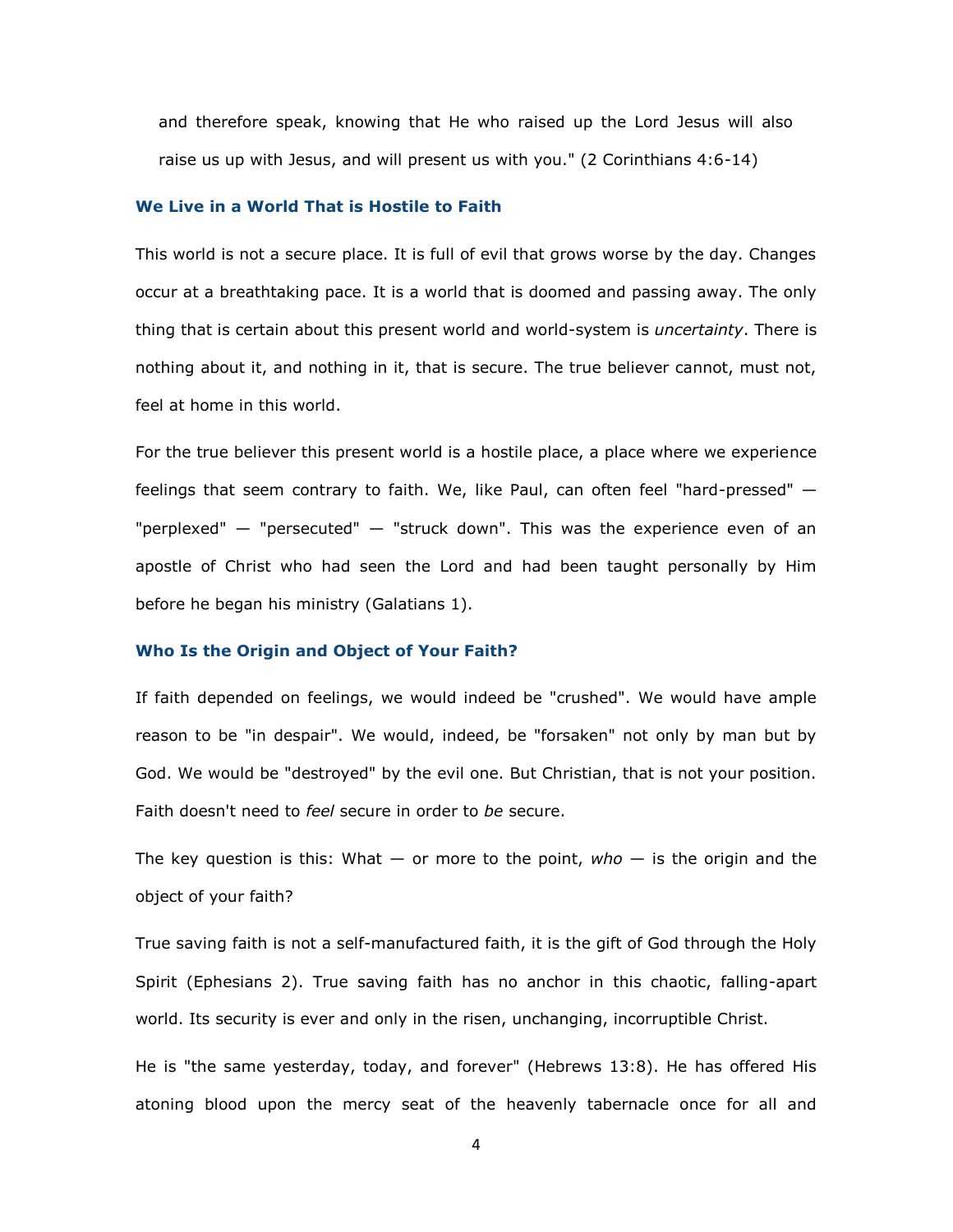forever. He intercedes for you at the Father's right hand at this very moment. He himself is your refuge, now and forever. When fears and doubts assail you on every side, remember Who it is Who is the origin and object of saving faith. As Jesus said to Thomas, "Blessed are those who have not seen and yet have believed."

God is our refuge and strength, a very present help in trouble.

Therefore we will not fear, even though the earth be removed, and though the mountains be carried into the midst of the sea;

Though its waters roar and be troubled, though the mountains shake with its swelling.

There is a river whose streams shall make glad the city of God, the holy place of the tabernacle of the Most High.

God is in the midst of her, she shall not be moved; God shall help her, just at the break of dawn.

The nations raged, the kingdoms were moved; He uttered His voice, the earth melted.

The Lord of hosts is with us; the God of Jacob is our refuge.

Come, behold the works of the Lord, Who has made desolations in the earth.

He makes wars cease to the end of the earth; He breaks the bow and cuts the spear in two; He burns the chariot in the fire.

Be still, and know that I am God; I will be exalted among the nations, I will be exalted in the earth!

The Lord of hosts is with us; the God of Jacob is our refuge. (Psalm 46)